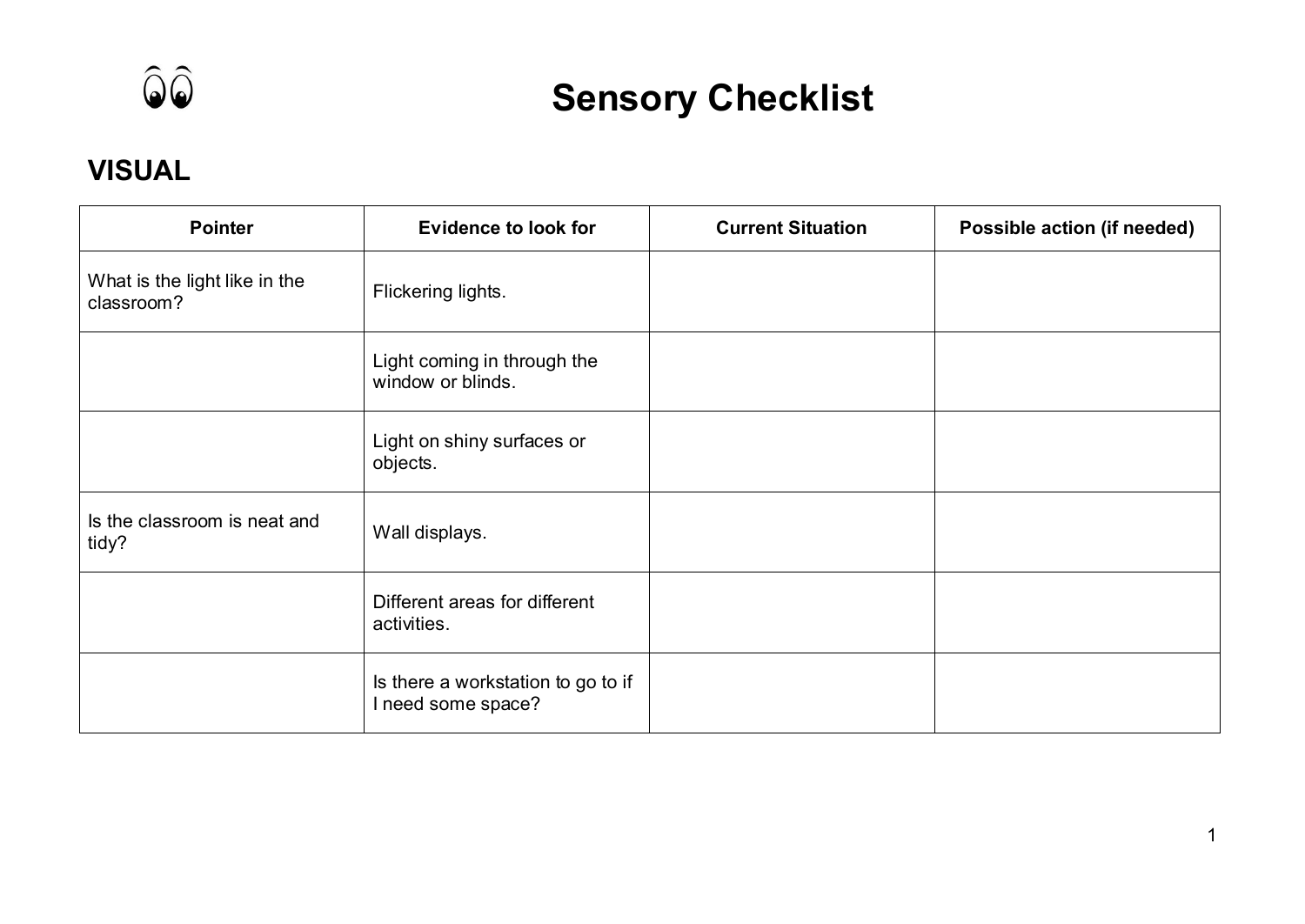## **NOISE and SOUNDS**  $\widehat{D}$

| <b>Pointer</b>                                                              | <b>Evidence to look for</b>                        | <b>Current Situation</b> | Possible action (if needed) |
|-----------------------------------------------------------------------------|----------------------------------------------------|--------------------------|-----------------------------|
| Does equipment in the<br>classroom make a lot of noise?                     | Humming from computer,<br>project or television.   |                          |                             |
|                                                                             | Hum from the lights.                               |                          |                             |
| Is there anything in the<br>classroom to help keep the<br>noise levels low? | Carpet area in classroom.                          |                          |                             |
|                                                                             | Echo in the hall during assembly<br>or lunchtime.  |                          |                             |
|                                                                             | Noise in the corridors when<br>changing classroom. |                          |                             |
| Can you hear noise from<br>outside the classroom?                           | Passing traffic.                                   |                          |                             |
| What can you do if there is too<br>much noise in the classroom?             | Quiet space to move to.                            |                          |                             |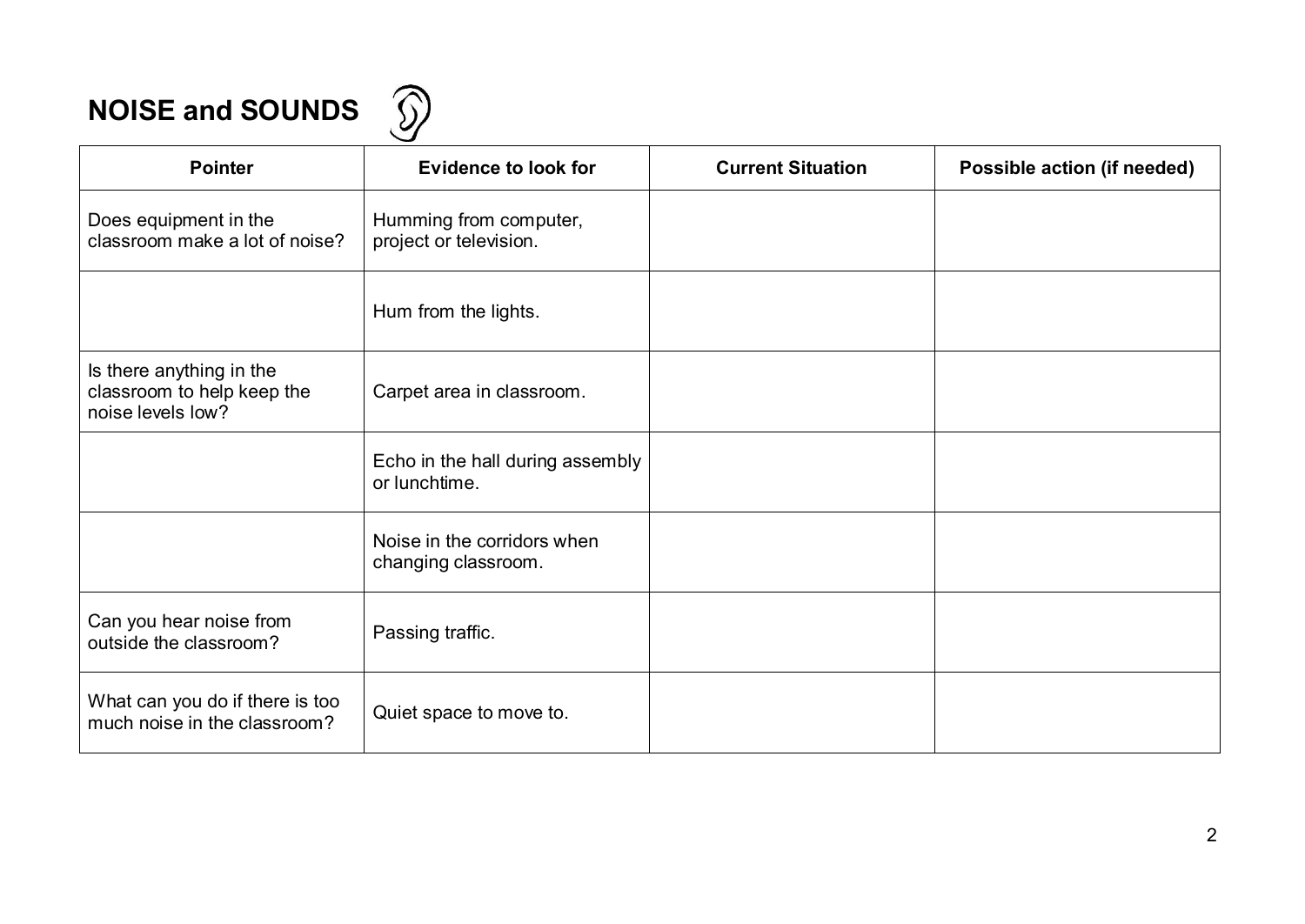| Do you have a warning if there<br>is going to be a loud noise? | Bells. |  |  |
|----------------------------------------------------------------|--------|--|--|
|----------------------------------------------------------------|--------|--|--|

**SMELL** 

| <b>Pointer</b>                                                      | <b>Evidence to look for</b>                 | <b>Current Situation</b> | Possible action (if needed) |
|---------------------------------------------------------------------|---------------------------------------------|--------------------------|-----------------------------|
| Can you smell anything in<br>the classroom?                         | Art materials such as paint<br>or glue.     |                          |                             |
|                                                                     | Perfume or deodorant from<br>people.        |                          |                             |
|                                                                     | How other people smell.                     |                          |                             |
| Can you smell anything<br>when you are in the corridors<br>or hall? | Toilets.                                    |                          |                             |
|                                                                     | The smell of cooking/food<br>from the hall. |                          |                             |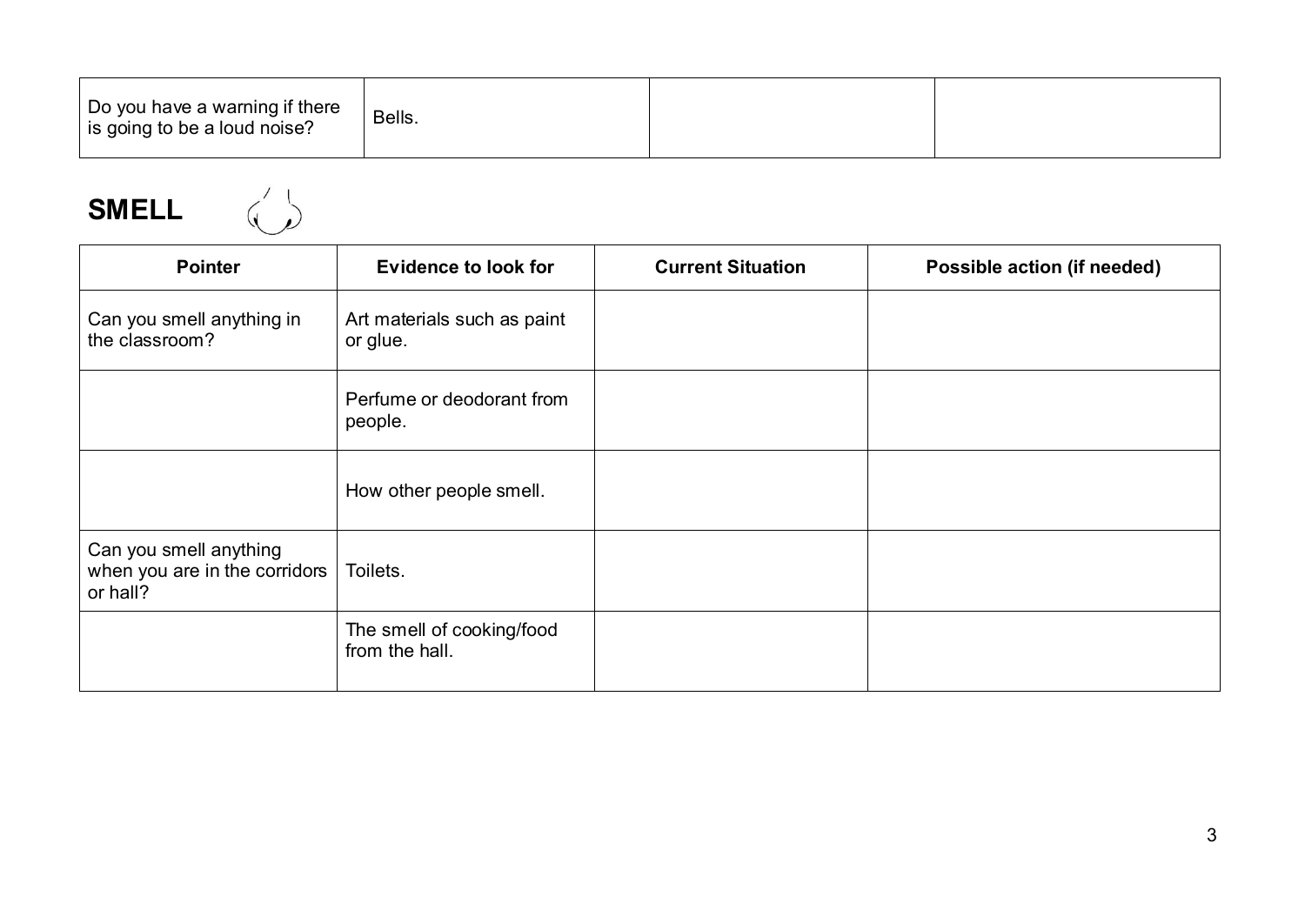



| <b>Pointer</b>                              | <b>Evidence to look for</b>                                    | <b>Current Situation</b> | Possible action (if needed) |
|---------------------------------------------|----------------------------------------------------------------|--------------------------|-----------------------------|
| What does your school uniform<br>feel like? | School uniform.                                                |                          |                             |
|                                             | Changing school uniform,<br>cutting off labels.                |                          |                             |
| How does your hand feel when<br>writing?    | Work typed or homework done<br>in school.                      |                          |                             |
|                                             | Allowed to use an 'Alpha Smart'<br>or laptop for written work. |                          |                             |
| What do your chairs feel like?              | Padding or cushions to make<br>chairs more comfortable.        |                          |                             |
|                                             | Pupils are allowed to sit on the<br>carpet or carpet spots.    |                          |                             |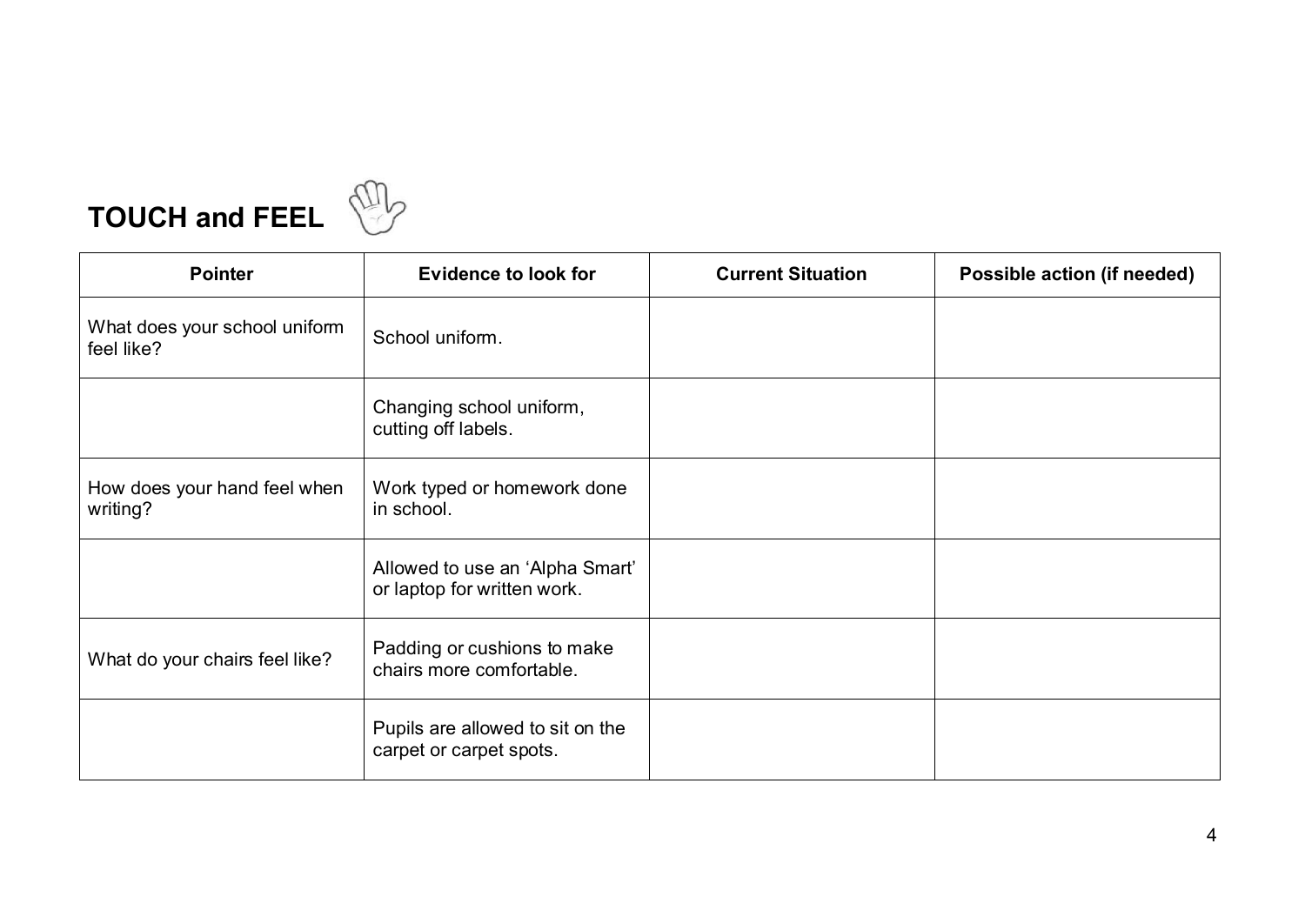

| Height of tables and chairs is<br>comfortable. |  |
|------------------------------------------------|--|
|------------------------------------------------|--|

## **GENERAL SENSORY ISSUES**



| <b>Pointer</b>                                                            | <b>Evidence to look for</b>                                                  | <b>Current Situation</b> | Possible action (if needed) |
|---------------------------------------------------------------------------|------------------------------------------------------------------------------|--------------------------|-----------------------------|
| What can you do if you need<br>help with your senses?                     | Speak to teacher or C/A.                                                     |                          |                             |
| How do you feel when you are<br>changing classroom in a busy<br>corridor? | Leave the classroom a little<br>earlier or later to avoid the busy<br>times. |                          |                             |
| Do you like where you sit in the<br>classroom?                            | Seating plan of the classroom.                                               |                          |                             |
|                                                                           | Enough space at your seat.                                                   |                          |                             |
| How do feel when you have to<br>line up, break time/lunch time?           | Allowed to go first or last in the<br>queue.                                 |                          |                             |